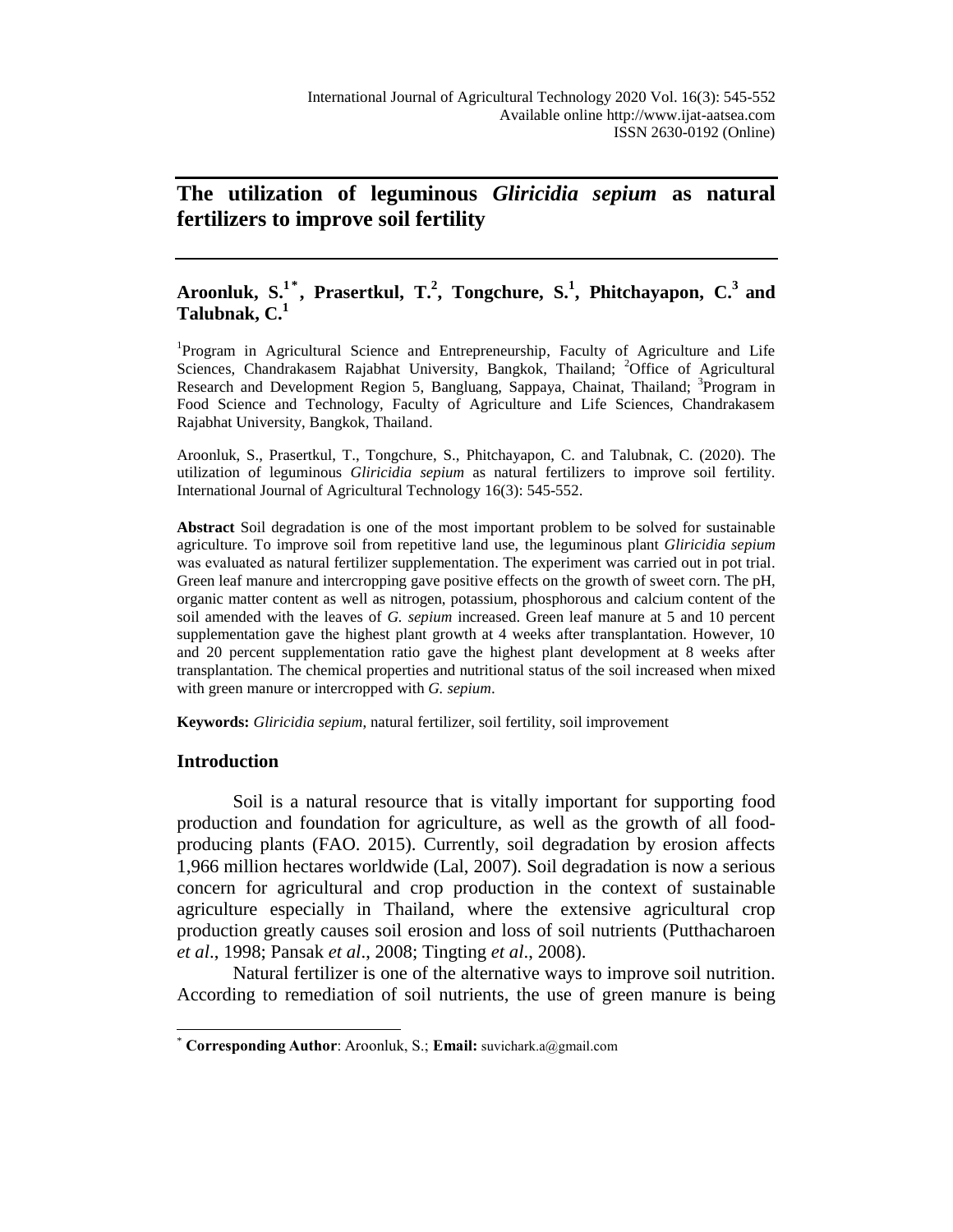used to improve soil fertility, refinement of soil structure, induction of microbial activity and maintenance of moisture content (Preston, 2003; Maitra *et al*., 2018).

*Gliricidia sepium* is one of the leguminous trees that is native plant to Mexico and Central Americas and it was later introduced to other countries including Thailand. This tree can grow in a number of different climates and soil types (Lavin *et al*., 1996). *G. sepium* tree is a fast growing tree after pruning, it possesses nitrogen-fixing ability which improve soil fertility and is being employed as intercrop in cocoa plantations. This plant is also referred to as "Mother of cacao" because of its outstanding advantages in soil improvement (Stewart *et al*., 1996). In some previous studies, *G. sepium* green manure was used as fertilizer to increase nitrogen uptake more effectively in corn than using corn stubble (Abdul and Zaharah, 2006). Moreover, *G. sepium* intercropping was used to improve soil properties and corn yield in South Africa (Beedy *et al*., 2010). The green manure tree, as well as other legumes and forage plants may play a significant role in agricultural management by enhancing the soil properties in intercropping system (Duchene *et al*., 2017).

This study aimed to examine the leguminous plant *G. sepium* as green manure and intercrop and determine its effect on soil quality and plant growth in Thailand.

# **Materials and Methods**

### *Soil sample and G. sepium fertilizer preparation*

Soil sample was taken in an area of Tambon Makam Tao, Wat Sing District, Chai Nat Province Thailand (latitude 15.21456831 and longitude 100.02268497). Soil sampling was done using the method of Carter and Gregorich (2008). The collected soil was dried and crushed into powder. It was kept in dry condition at room temperature until use. *G. sepium* was identified based on its botanical characteristics as described by Stewart *et al*. (1996). Fresh leaves were harvested at Chandrakasem Rajabhat University, Bangkok campus. Cuttings were collected and grown for 3 months and used as intercrop in this study.

# *Measurement of plant growth as affected by different fertilizer supplementation*

The pot trial was designed using completely randomized design (CRD) under greenhouse conditions. The method was modified according the amount of fertilizer which was based on soil organic matter (SOM) intensity (Troeh and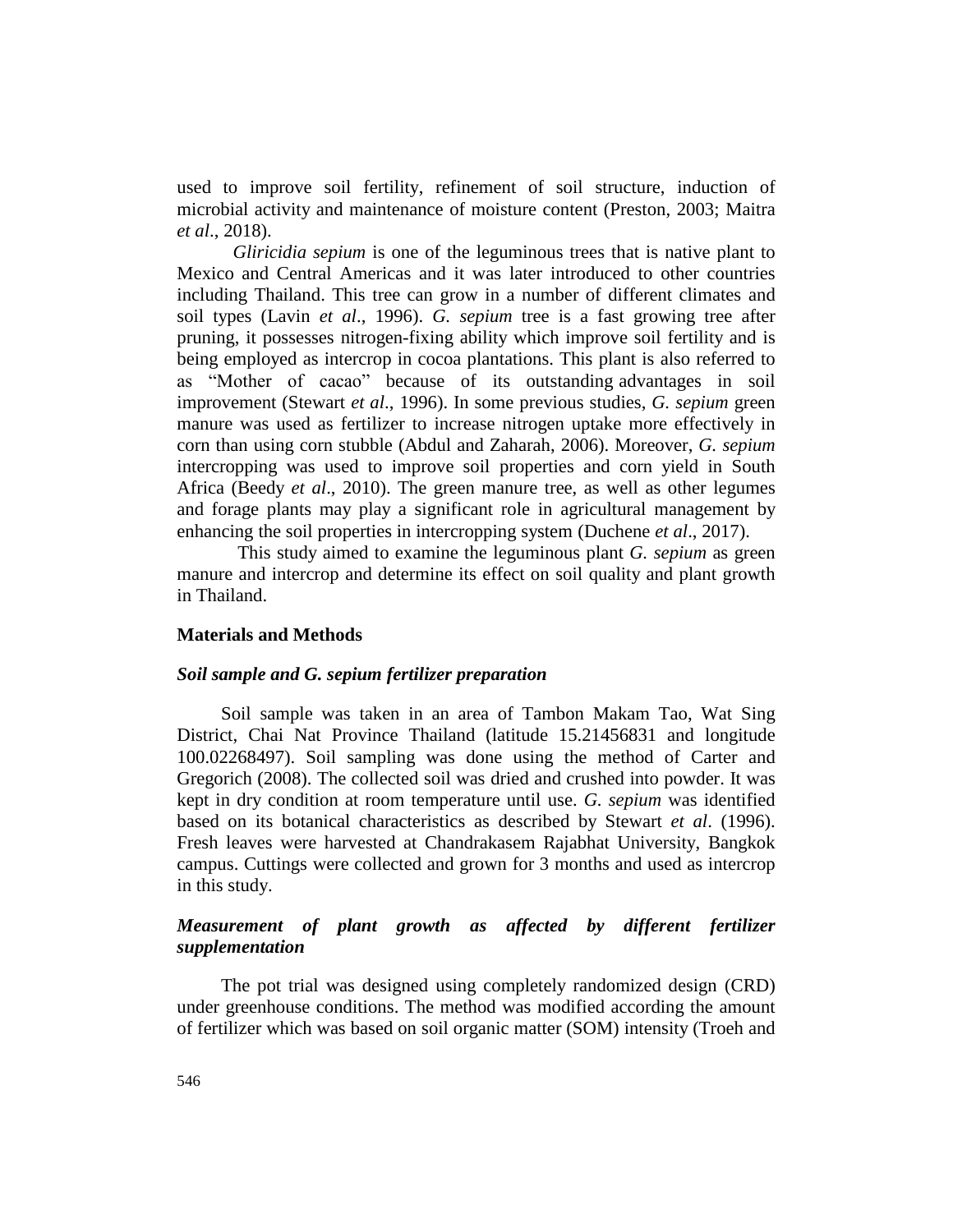Thompson, 2005). The experiment was composed of 5 treatments: (1) plain soil as control 1 and (5C) soil planted with *G. sepium* cutting alone as a control 2, (2) *G. sepium* green manure at 5 percent, (3) *G. sepium* green manure at 10 percent, (4) *G. sepium* green manure at 20 percent and (5) *G. sepium* cutting intercropped with test plant (Figure 1). Sweet corn (Supersweet corn ® , Chua Yong Seng Seed Co., Ltd) was used as test plant to determine the efficiency of fertilizer to induce plant growth and development. Sweet corn at 1 week after emergence was transplanted into each treatment. The plant was evaluated for vegetative growth rate by determination of plant height, stem size, leaf area and leaf number at 4 and 8 weeks after transplantation (Ransom *et al*., 2014; Nleya *et al*., 2016).

# *Evaluation of fertilizer supplementation for changing soil nutrition*

Soil samples from each treatment was collected after 8 weeks. The samples were pooled, dried and grounded into powder at room temperature and indoor conditions. Soil composition of the samples was analysed at the Office of Agricultural Research and Development Region 5, Chainat, Thailand.

#### *Statistical data analysis*

The results of the experiment were analysed using one way ANOVA and comparison of means was carried out using Duncan Multiple Range Test (DMRT) at  $p<0.05$ .

# **Results**

#### *The effect of G. sepium fertilizer supplementation on plant growth*

The assessment of the efficacy of *G. sepium* green manure in inducing sweet corn growth and development was made at vegetative stage. The growth of tested plants and growth parameter were shown in Figure 1 and Table 1. The plants that were cultivated in soil supplemented with *G. sepium* green manure have growth and development rate higher than that of the controlled plants (Figure 1). The growth parameters were observed at 4 weeks after transplantation (V8-V9 stage).

It was found that corn grown at 5 percent green manure had significantly higher plant height and leaf number with  $23.75 \pm 2.06$  cm and  $7.25 \pm 0.96$  cm, respectively, compared to all other treatments.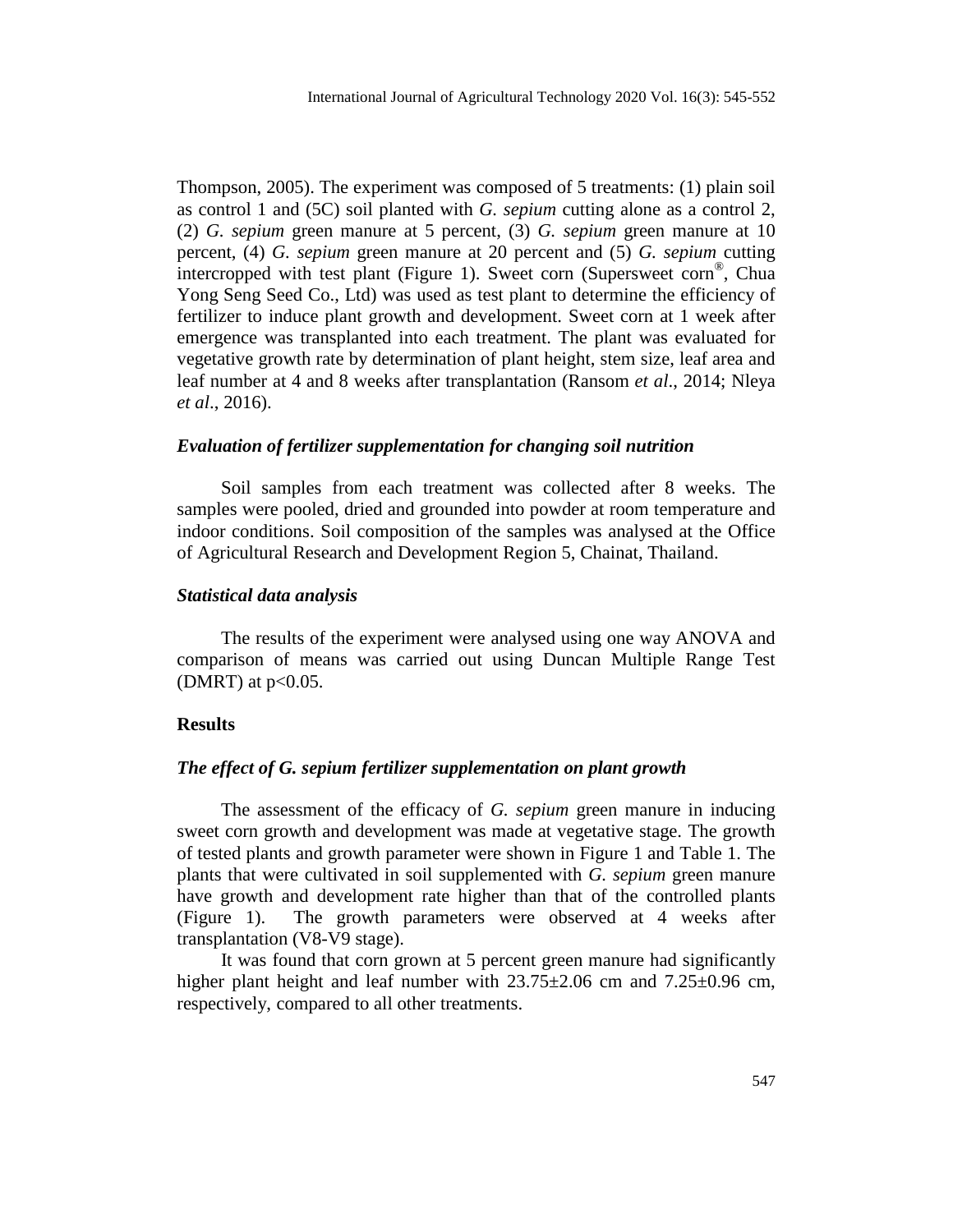The largest leaf area with  $4.88 \pm 0.78$  m<sup>2</sup> was obtained in treatment with 10 % green manure. In terms of stem size, the use of 20% green manure considerably exhibited larger diameter with 2.60±0.70 cm.

As for the developmental growth rate at 8 weeks after transplantation (V16-V17), the highest plant height and leaf number were obtained in soil supplemented by 10% *G. sepium* green manure. In addition, treatment with 20% green manure supplementation resulted to the highest supplement-induced growth in terms of stem diameter and leaf area.



**Figure 1.** Plant growth in various treatments of *G. sepium* fertilizer: (A) Sweet corn at 4 weeks after transplantation, (B) Sweet corn at 8 weeks after plantation, (C) *G. sepium* intercropping with Sweetcorn 4 weeks after transplantation, (D) *G. sepium* intercropping with Sweetcorn 8 weeks after transplantation: [1]; No used green manure, [2]; Green manure ratio at 5 percent, [3]; Green manure ratio at 10 percent, [4]; Green manure ratio at 20 percent**,** [5]; *G. sepium* intercropping**,** [C5]; Growth of *G. sepium* cutting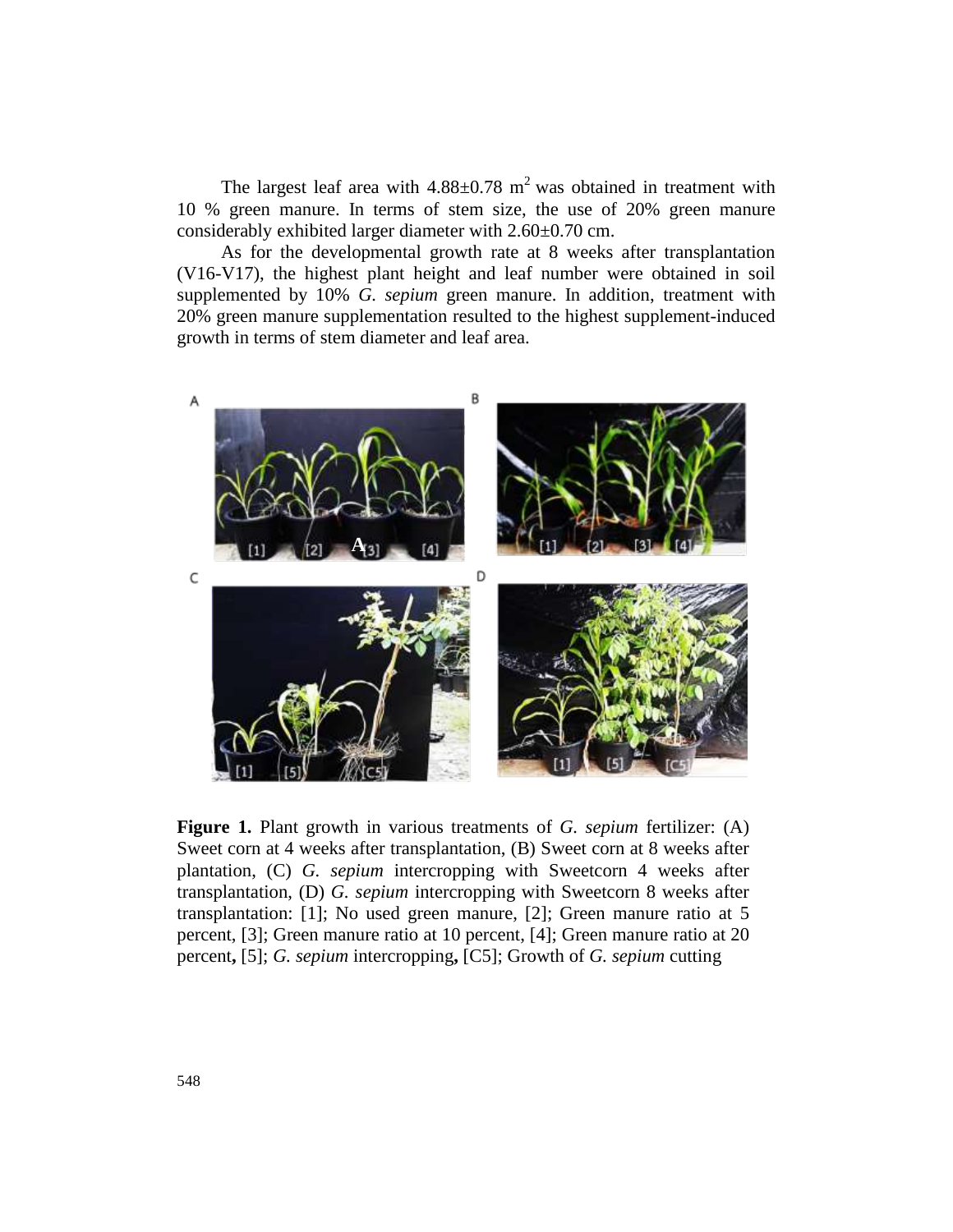| <b>Treatment</b>              | <b>Plant height</b><br><b>Stem size</b><br>(cm)<br>(cm) |                              | Leaf area<br>$(m^2)$          | Leaf number<br>(leaves/plant) |  |
|-------------------------------|---------------------------------------------------------|------------------------------|-------------------------------|-------------------------------|--|
| 4 weeks after transplantation |                                                         |                              |                               |                               |  |
| Control                       | $2.02 \pm 16.13^a$                                      | $1.80 \pm 0.22$ <sup>a</sup> | $1.68 \pm 0.29^a$             | $4.75 \pm 0.55^{\circ}$       |  |
| Green manure 5 percent        | $23.75 \pm 2.06$ <sup>f,g</sup>                         | $2.55 \pm 0.19^e$            | $4.37 \pm 0.81^{\text{c,d}}$  | $7.25 \pm 0.96^a$             |  |
| Green manure 10 percent       | $19.75 \pm 3.52^e$                                      | $2.58 \pm 0.39^a$            | $4.88 \pm 0.78$ <sup>c</sup>  | $7.20 \pm 0.45$ <sup>c</sup>  |  |
| Green manure 20 percent       | $18.50 + 4.36^b$                                        | $2.60 \pm 0.70^a$            | $4.50 \pm 1.67$ <sup>d</sup>  | $6.40 \pm 0.55^b$             |  |
| G. sepium intercropping       | $18.90 \pm 2.75$ <sup>c</sup>                           | $2.52 \pm 0.15^{a,b}$        | $2.05 \pm 0.51^b$             | $5.40 \pm 0.55^{a,b}$         |  |
| 8 weeks after transplantation |                                                         |                              |                               |                               |  |
| Control                       | $33.00 \pm 4.42^{\text{a}}$                             | $2.53 \pm 0.29^a$            | $4.64 \pm 1.20^a$             | $7.25 \pm 0.65^{\text{a}}$    |  |
| Green manure 5 percent        | 57.93 $\pm$ 3.32 $^{\circ}$                             | $3.64 \pm 0.17^{d,e}$        | $9.72 \pm 1.08$ <sup>c</sup>  | $10.25 \pm 0.52$ <sup>c</sup> |  |
| Green manure 10 percent       | $60.25 \pm 5.20^e$                                      | $3.63 \pm 0.15^e$            | $12.12 \pm 2.56^{\mathrm{d}}$ | $10.40 \pm 0.55$ <sup>c</sup> |  |
| Green manure 20 percent       | $58.75 \pm 4.50$ <sup>d</sup>                           | $4.43 \pm 1.05^e$            | $12.18 \pm 1.25$ <sup>d</sup> | $10.20 \pm 0.84^{\rm b,c}$    |  |
| G. sepium intercropping       | $51.70 \pm 1.99^b$                                      | $2.82 \pm 0.40^{\circ}$      | $6.01 \pm 1.46$ <sup>c</sup>  | $8.60 \pm 0.55^{\rm b}$       |  |

**Table 1.** Growth rate of sweet corn in various treatments of *G. sepium* fertilizer

# *The effect of G. sepium fertilizer supplementation on soil composition*

To evaluate soil properties from different treatments supplemented with *G. sepium* green manure, a soil sample from each of treatments was collected at 8 weeks after introduction. Soil structure was determined and a loamy sand structure was observed in the control sample, 10% green manure, 20% green manure and intercropping. In addition, pH and electrical conductivity (EC) of soil increased proportionally with higher percentage of the green manure and the adoption of intercropping. Regarding soil chemical contents, there was a significant increase of total nitrogen (N), organic matter (OM), potassium (K), phosphorus (P), and calcium (Ca) when the soil samples were supplemented with *G. sepium* green manure. However, the soil chemical content slightly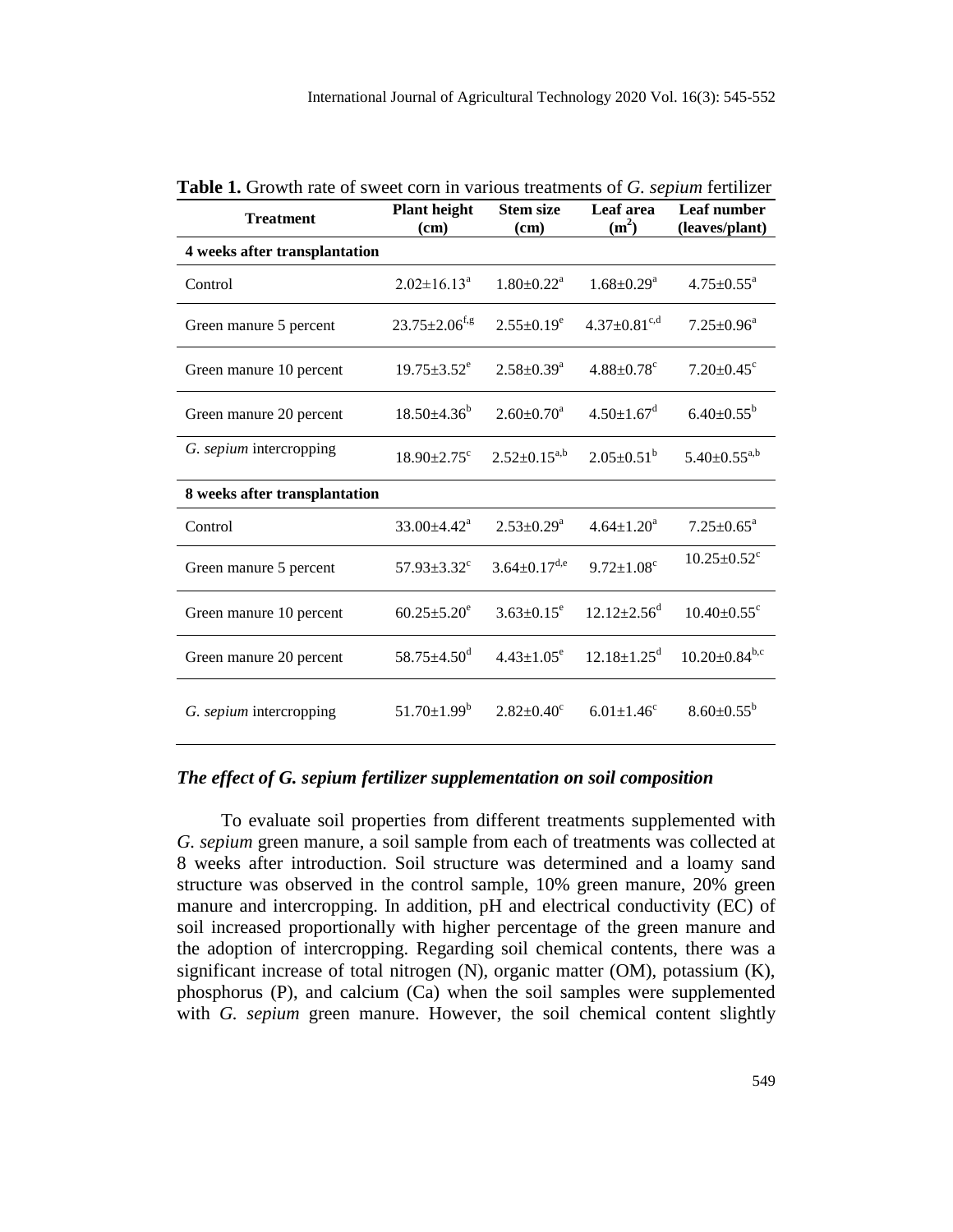increased in the *G. sepium* intercropping when compared with the control sample (Table 2).

| <b>Treatment</b>              | Soil<br>texture | pH   | EC<br>(mS/cm) | <b>Total</b><br>N<br>$\left(\frac{6}{2}\right)$ | <b>OM</b><br>(%) | K<br>(ppm) | P<br>(ppm) | Ca<br>(ppm) |
|-------------------------------|-----------------|------|---------------|-------------------------------------------------|------------------|------------|------------|-------------|
| <b>Control</b>                | Loamy<br>sand   | 5.90 | 0.04          | 0.054                                           | 1.09             | 36         | 30         | 365         |
| Green<br>manure 5<br>percent  | Sand            | 6.32 | 0.06          | 0.083                                           | 1.66             | 26         | 81         | 522         |
| Green<br>manure 10<br>percent | Loamy<br>sand   | 6.59 | 0.10          | 0.096                                           | 1.93             | 37         | 139        | 629         |
| Green<br>manure 20<br>percent | Loamy<br>sand   | 6.71 | 0.13          | 0.106                                           | 2.12             | 56         | 119        | 866         |
| G. sepium<br>intercropping    | Loamy<br>sand   | 6.11 | 0.04          | 0.057                                           | 1.14             | 28         | 43         | 400         |

**Table 2.** Composition and physical chemistry of soil in various treatments of *G. sepium* fertilizer at 8 weeks after introduction

## **Discussion**

Measurment of the efficiency of *G. sepium* green manure supplementation in the soil sample was carried out in this experiment. The vegetative development from V1 to V12, which required considerable amount of macronutrients, especially potassium, nitrogen and phosphorus, of tested plants was determined (Ritchie *et al*., 1997; Bender *et al*., 2013). Results indicated that *G. sepium* fertilizer has a positive effect on both plant growth and soil chemical properties for each of different manure amout contents, as well as the employment of intercropping. Induction of plan growth at 4 weeks after transplantation occurred when the green manure was utilized at the amount of 5% and 10% However, the effective response of Sweet corn to the green manure fertilizer at the amount of 10% and 20% was observed after 8 weeks of transplantation. Furthermore, soil sample test revealed that a high nutrition content was correlated directly to the high concentration of the green manure. The result also showed that *G. sepium* leguminous tree was able to promote soil nutrition that induces plant growth. The result was closely corresponded with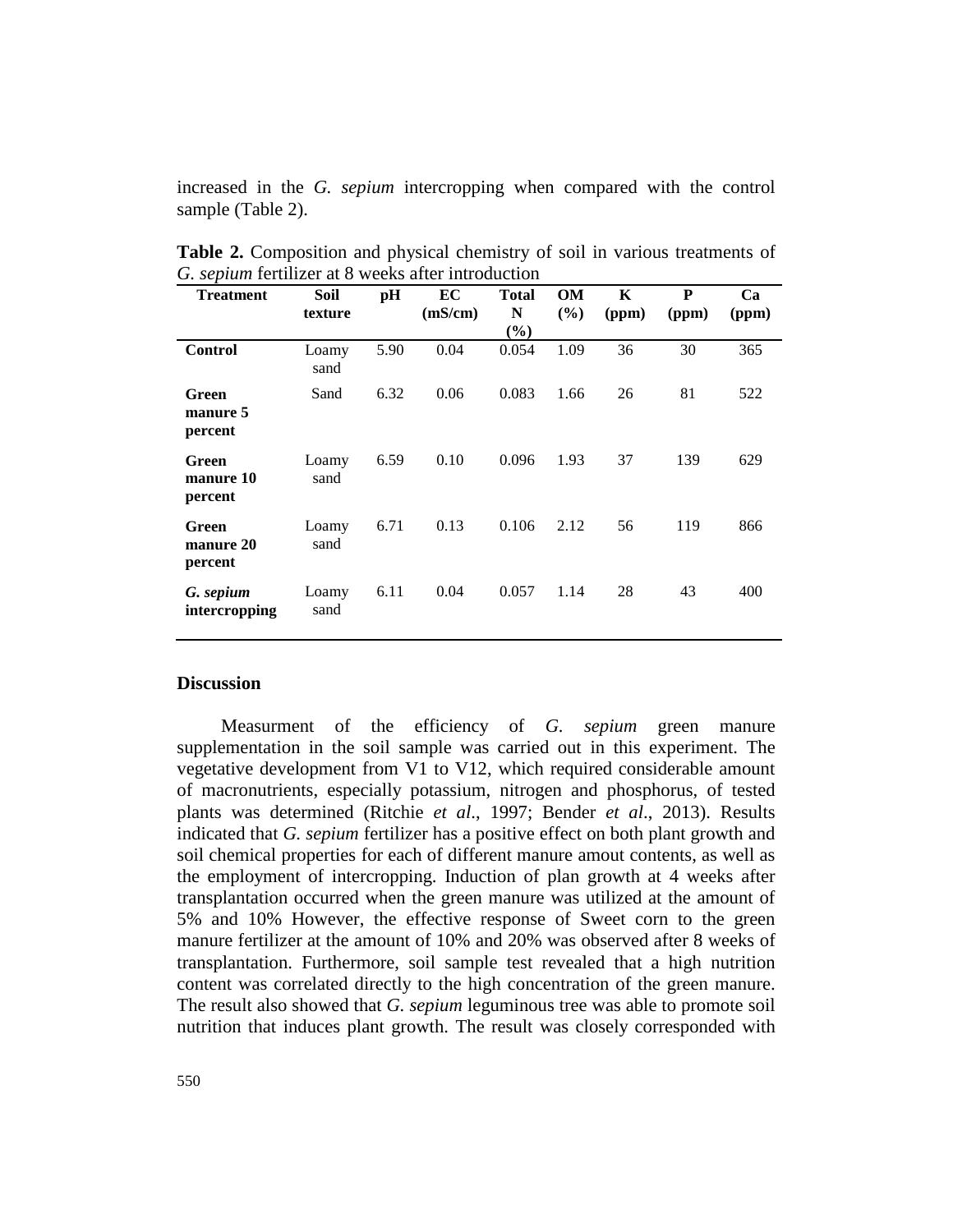previous studies suggesting that the use of green manure could convert soil nitrogen  $(N)$  to nitrate, which is the most plant available form of N at 80 days after decaying in soil. Moreover, corn can absorb available nutrients from *G. sepium* green manure in the amount higher than corn stubble (Pandey and Rai, 2007; Abdul *et al*., 2006). Additionally, *G. sepium* leguminous intercropping has been used to enhance corn reproduction, growth and yield in South Africa due to the fact that *G. sepium* leguminous tree can induce soil organic matter (SOM), particular organic matter (POM), as well as increase nitrogen element in corn and *G. sepium* leguminous tree intercropping (Beedy *et al*., 2010). In a previous study, endophytic bacteria residing in the nodules of G*. sepium* can fix atmospheric nitrogen. The study also revealed that *Rhizobium sp*. has a symbiotic relationship with leguminous tree and is able to undertake biological nitrogen fixation activity (Cubillos-Hinojosa *et al*., 2011).

In conclusion, *G. sepium* leguminous tree could be used as a natural biofertilizer, green manure and intercropping plant for improving soil quality, preventing soil degradation and hindering soild structure alteration. The available elements of *G. sepium* fertilizer greatly affect the induction of nutrition uptake during plant growth. This research will be applied to prevent soil degradation and lessen chemical fertilizer ulitization in repetitive agriculture and organic farming areas.

### **Acknowledgement**

This research was supported by Chandrakasem Rajabhat University and the Institute of Research and Development, Chandrakasem Rajabhat University provided the budget during the fiscal year 2016.

#### **References**

- Abdul, R. B. and Zaharah, A. R. (2006). Gliricidia (*Gliricidia sepium*) green manures as a potential source of N for maize production in the tropics. Optimizing nitrogen management in food and energy production and environmental protection. Proceedings of the 2nd International Nitrogen Conference on Science and Policy TheScientific World, 1:90-95.
- Beedy, T. L., Snapp, S. S., Akinnifesi, F. K. and Sileshi, G. W. (2010). Impact of *Gliricidia sepium* intercropping on soil organic matter fractions in a maize-based cropping system. Agriculture, Ecosystems and Environment, 138:139-146.
- Bender, R. R., Haegele, J. W., Ruffo, M. L. and Below, F. E. (2013). Modern corn hybrids' nutrient uptake patterns. Better Crops, 97:7-10.
- Carter, M. R. and Gregorich, E. G. (2008). Soil sampling and methods of analysis.  $2<sup>nd</sup>$  Edition, Canadian Society of Soil Science, Taylor & Francis Group, LLC, Boca Raton.
- Cubillos-Hinojosa1, J. G., Milian-Mindiola1, P. E. and Hernández-Mulford, J. L. (2011). Biological nitrogen fixation by Rhizobium sp. native gliricidia (*Gliricidia sepium*